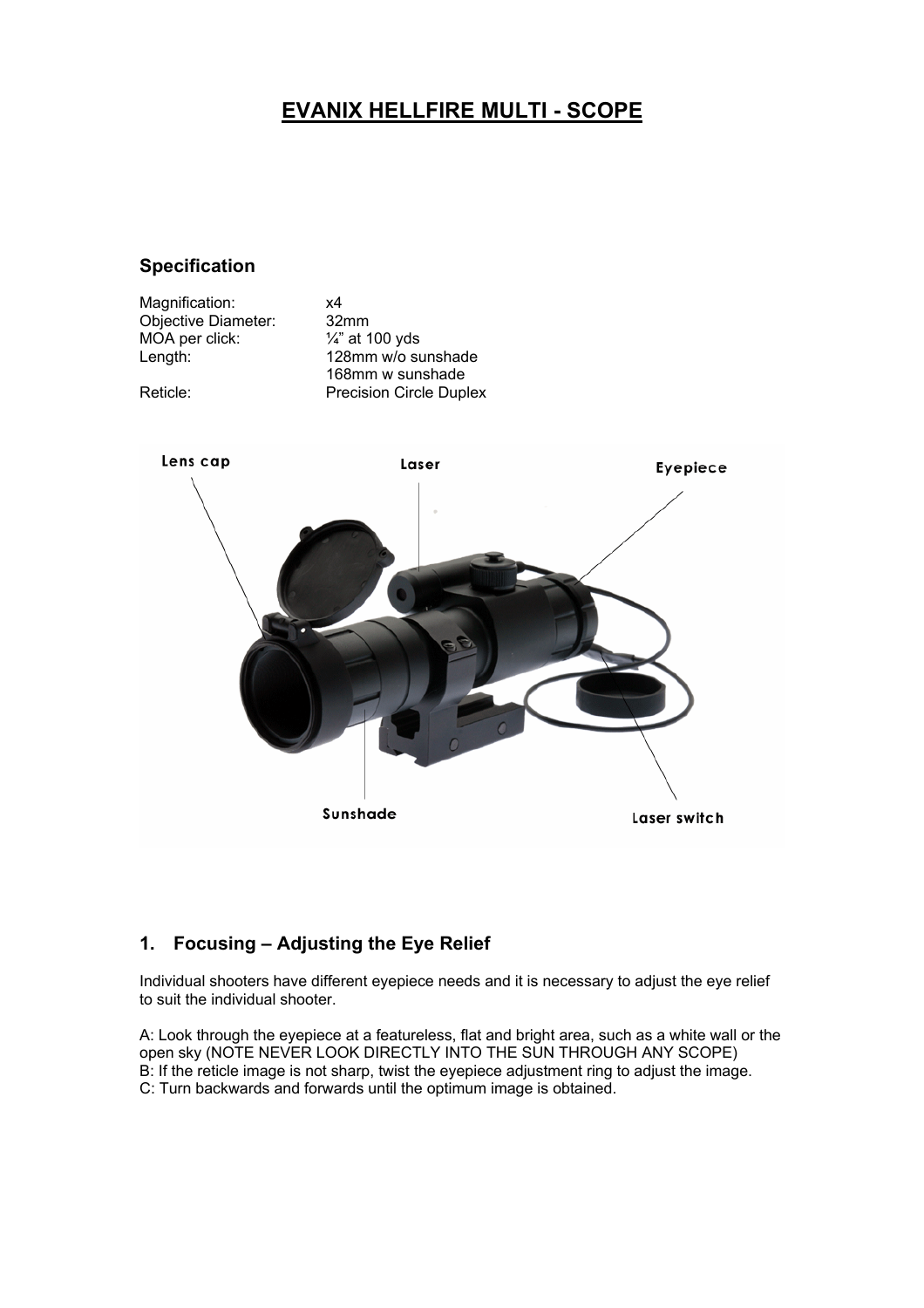# **2. Mounting the Scope**



CAUTION: Always ensure your rifle is UNLOADED, UNCOCKED and, if fitted, the safety catch is applied prior to fitting the scope.

A: The Hellfire comes with an integral mount that will fit both standard airgun rails and Picatinny rails.

To adjust the mount to fit the appropriate rail by undoing the three side screws using a flat bladed screwdriver. If the mount is too narrow or too wide simply fully unfasten the screws and remove the side plate. Invert it and reattach it reversing the prior process. Once you have established the correct rail size loosely attach the mount to your rifles rail.

B: Put the rifle up to your shoulder in your natural shooting stance and adjust the scopes position on the rifle moving it closer or further away until you achieve a full field of view.

C: When you have achieved the optimum position tighten the side screws to ensure a solid platform for your scope.

#### **3. Zeroing The Scope**



The purpose of zeroing your scope is to ensure that the scope is sighted in at a chosen impact point and you can calculate trajectory and compensation adjustments from that point.

A: Place a target 25 yds away for an airgun 100 yds away for a bullet rifle

B: Ideally using a steadying device such as a bipod aim at the exact centre of the target and, if safe to do so, fire a test shot.

C: If the impact point is exactly in the centre of the target the scope is zeroed. If it is not you will need to adjust the windage and elevation of the scope as follows:

 1: Elevation (vertical adjustment). Unscrew the protective cover from the turret at the top of the scope. Using a coin fitted to the slot of the adjuster rotate the adjuster as required. One click in either direction equals a movement of approximately ¼" at 100 yards. So if you impact point was 1 inch above the centre at 100 yards you will need to adjust by 4 clicks. After adjustment always replace the cover to stop the ingress of dirt.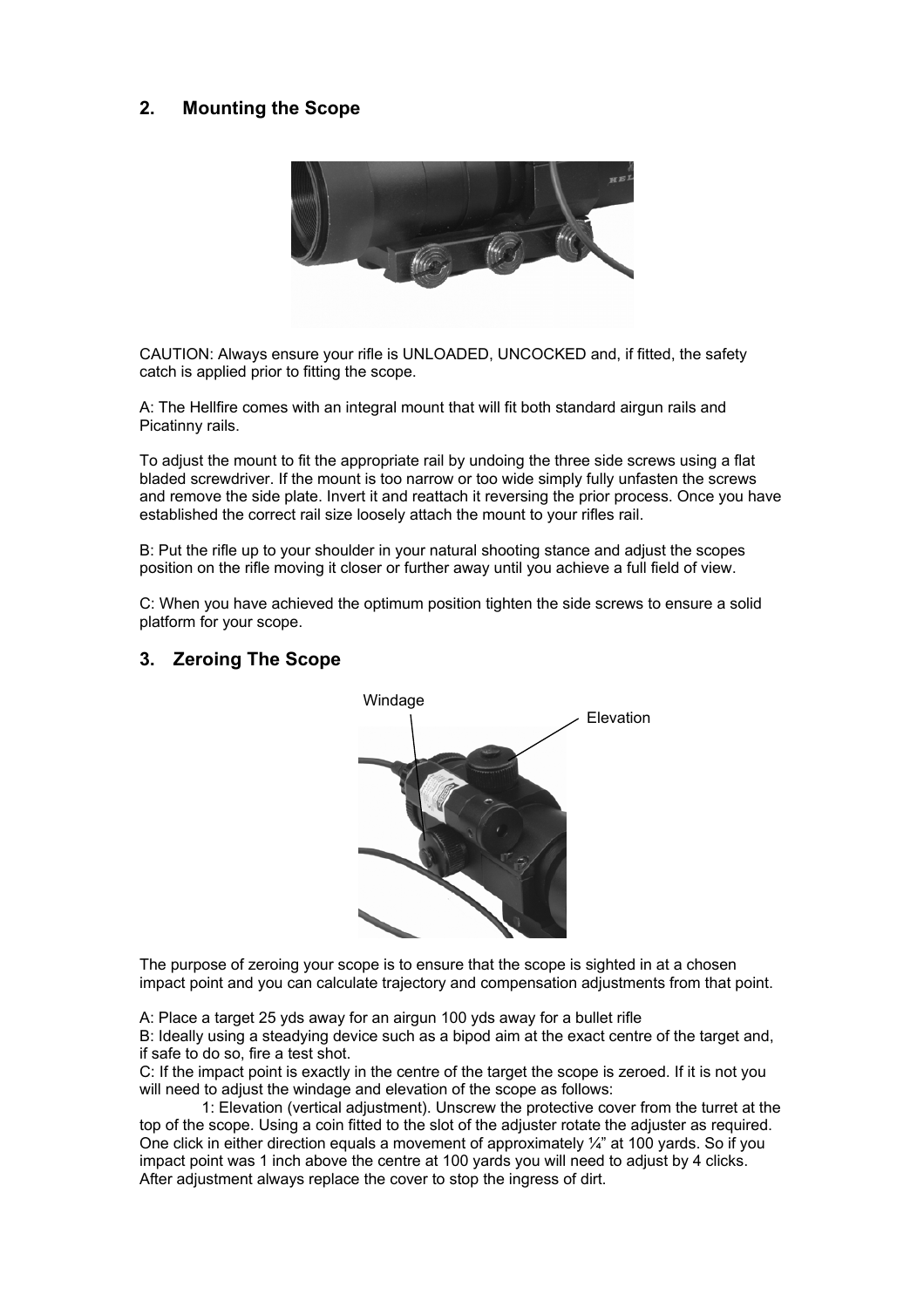2. Windage (horizontal adjustment) Unscrew the protective cover from the turret at the side of the scope. Using a coin fitted to the slot of the adjuster rotate the adjuster as required. One click in either direction equals a movement of approximately ¼" at 100 yards. So if you impact point was 1 inch to the left of the centre at 100 yards you will need to adjust by 4 clicks. After adjustment always replace the cover to stop the ingress of dirt.

D: Having adjusted the windage and elevation as required and if safe to do so, fire another test shot and keep adjusting until the test shots impact at the centre of the target.

#### **4. Replacing Laser Batteries**

A: Unscrew the back of the laser using the knurled ring.

B: Slide out the three batteries

C: Replace with three LR44 or AG13 batteries with the raised negative side inserted first for each battery

D: Replace the cover

### **5. Placement of Instant Illumination Switch**

A: Position the switch in a place where you can comfortably operate it by gently depressing on the plastic cover. For most shooters this place will be along the fore end of the stock. B: Having selected a spot use the enclosed Velcro to attach it. Peel the backing off both parts of the Velcro and stick to the switch then place in position.

C: Leave in situ for 5 minutes for the Velcro adhesive to cure.

## **6. Zeroing The Laser**



Laser Windage Adjustment

Just like the scope itself it is vital to zero the laser to ensure accuracy and correct range finding.

A: Place a target 25 yds away for an airgun 100 yds away for a bullet rifle

B: Ideally using a steadying device such as a bipod aim at the exact centre of the target and press the laser on switch.

C: If the illumination point is exactly in the centre of the target the laser is zeroed. If it is not you will need to adjust the windage and elevation of the laser as follows:

 1: Elevation (vertical adjustment). Insert the enclosed Allen key into the Allen bolt at the top of the laser. Rotate until the illumination point is at the correct height.

 2. Windage (horizontal adjustment) Insert the enclosed Allen key into the Allen bolt at the side of the laser. Rotate until the illumination point is at the correct position.